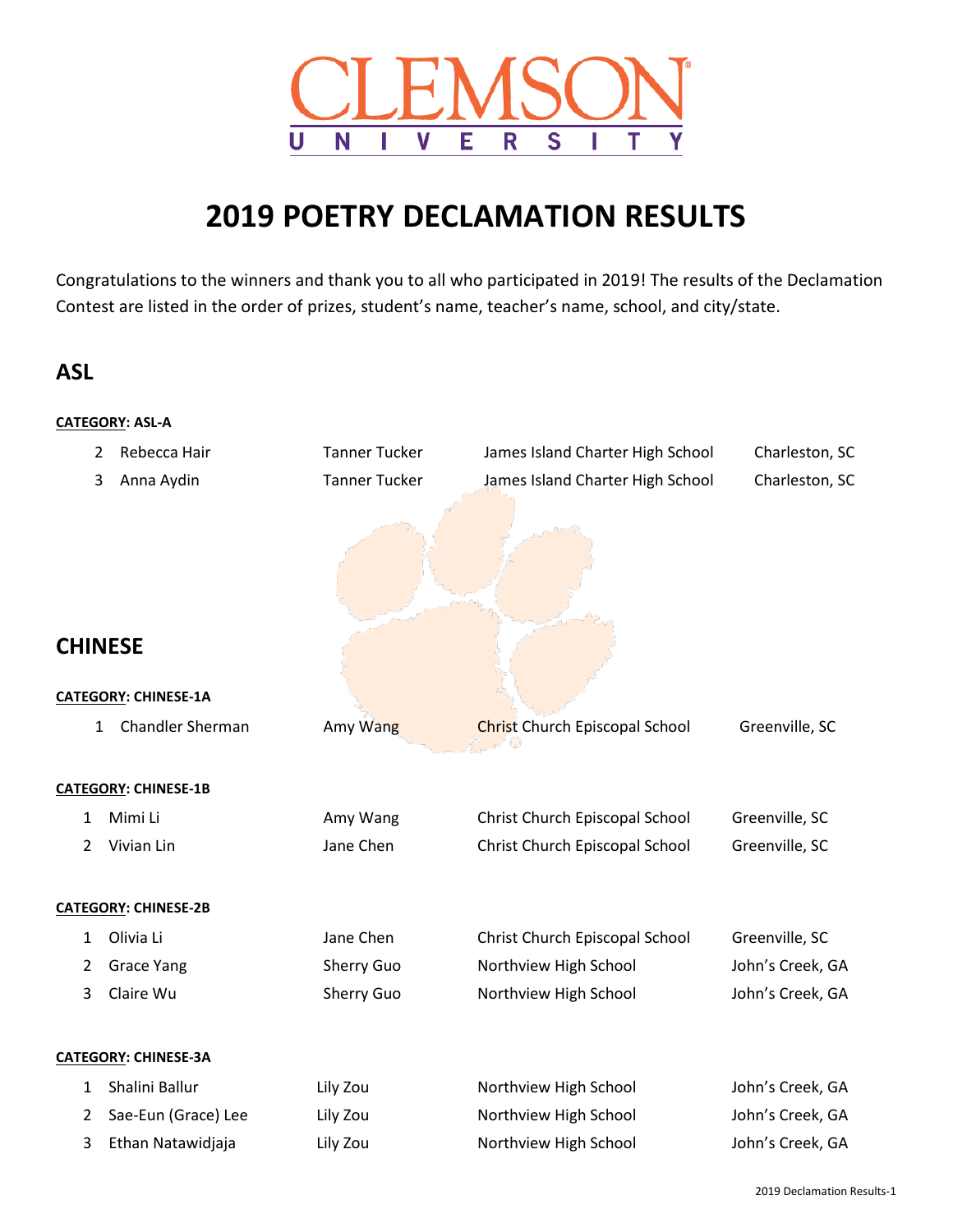## **CATEGORY: CHINESE-4A**

| $\mathbf{1}$                    | Pamela Esquivel | Lily Zou         | Northview High School  | John's Creek, GA   |  |  |
|---------------------------------|-----------------|------------------|------------------------|--------------------|--|--|
| 2                               | Aneet Nadella   | Lily Zou         | Northview High School  | John's Creek, GA   |  |  |
| <b>CATEGORY: CHINESE-4B</b>     |                 |                  |                        |                    |  |  |
|                                 | Junheng Lu      | Lily Zou         | Northview High School  | John's Creek, GA   |  |  |
| <b>CATEGORY: CHINESE-NATIVE</b> |                 |                  |                        |                    |  |  |
| 1                               | Irene Song      | Lector Zamore    | McIntosh High School   | Peachtree City, GA |  |  |
| 2                               | Hanlei Zheng    | Elizabeth Flores | Spartanburg Day School | Spartanburg, SC    |  |  |
|                                 |                 |                  |                        |                    |  |  |

## **FRENCH**

|                | <b>CATEGORY: FRENCH-1A-1</b> |                         |                                       |                  |
|----------------|------------------------------|-------------------------|---------------------------------------|------------------|
| 1              | <b>Ella Spears</b>           | Susan Jackson           | <b>Whitewater High School</b>         | Fayeteville, GA  |
| $\overline{2}$ | <b>Bri Hopper</b>            | Nicole Levesque         | <b>Webb Bridge Middle School</b>      | Alpharetta, GA   |
| 3              | Haven Somerson               | Caryn Craft             | South Forsyth High School             | Cumming, GA      |
|                |                              |                         |                                       |                  |
|                | CATEGORY: FRENCH-1A-2        |                         |                                       |                  |
| $\mathbf{1}$   | Vincent Hoffman              | <b>Beatrice Deligny</b> | <b>Christ Church Episcopal School</b> | Greenville, SC   |
| 2              | Carolina Stover              | Karen Dean              | Whitewater High School                | Fayeteville, GA  |
| 3              | Laila Adair                  | Susan Jackson           | <b>Whitewater High School</b>         | Fayeteville, GA  |
|                |                              |                         |                                       |                  |
|                | <b>CATEGORY: FRENCH-1B</b>   |                         |                                       |                  |
| $\overline{2}$ | Andre Nguyen                 | Margaret Sullivan       | Spartanburg Day School                | Spartanburg, SC  |
|                |                              |                         |                                       |                  |
|                | CATEGORY: FRENCH-2A-1        |                         |                                       |                  |
| $\mathbf{1}$   | Anahis Orozco                | Georges Nana            | Fayette County High School            | Fayetteville, GA |
| 2              | Laasya Koganti               | Godbole Radhika         | Northview High School                 | John's Creek, GA |
| 3              | Sydney Gibson                | Susan Jackson           | Whitewater High School                | Fayetteville, GA |
|                |                              |                         |                                       |                  |
|                | <b>CATEGORY: FRENCH-2A-2</b> |                         |                                       |                  |
| 1              | <b>Noah Ellis</b>            | Jill Snelgrove          | Starr's Mill High School              | Fayetteville, GA |
| $\overline{2}$ | Sarah Diregger               | Virginie Mitchell       | Christ Church Episcopal School        | Greenville, SC   |
| 3              | <b>Taylor Rose</b>           | <b>Catherine Miller</b> | James Island Charter High School      | Charleston, SC   |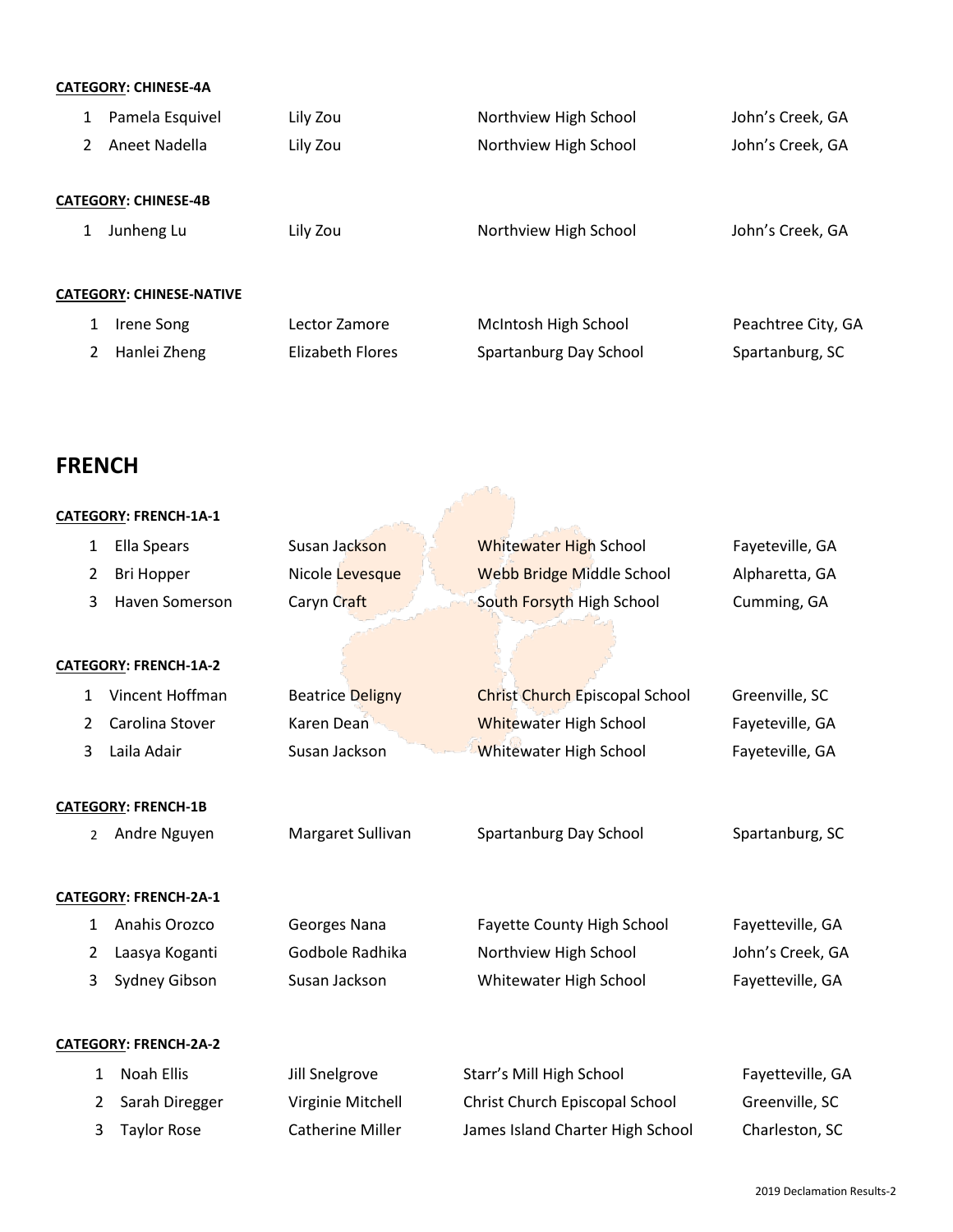## **CATEGORY: FRENCH-2A-3**

|                | CATEGORY: FRENCH-2A-3          |                         |                                   |                    |
|----------------|--------------------------------|-------------------------|-----------------------------------|--------------------|
| 1              | Krystal Wu                     | Katherine Francisse     | Northview High School             | John's Creek, GA   |
| 2              | Caleb-Wes Nana                 | Georges Nana            | <b>Fayette County High School</b> | Fayetteville, GA   |
| 3              | Mollie Moody                   | Karen Dean              | Whitewater High School            | Fayetteville, GA   |
|                | <b>CATEGORY: FRENCH-3A-1</b>   |                         |                                   |                    |
| 1              | Armina Fani                    | Radhika Godbole         | Northview High School             | John's Creek, GA   |
| 2              | Cordelia Gillenwater           | <b>Terry Meredith</b>   | <b>Aquinas High School</b>        | Augusta, GA        |
| 3              | Emma Abrams                    | <b>Catherine Miller</b> | James Island Charter High School  | Charleston, SC     |
|                | <b>CATEGORY: FRENCH-3A-2</b>   |                         |                                   |                    |
| 1              | Layken Lyon                    | <b>Beatrice Deligny</b> | Christ Church Episcopal School    | Greenville, SC     |
| 2              | Nathaniel Kennedy              | <b>Tanner Tucker</b>    | James Island Charter High School  | Charleston, SC     |
| 3              | Pamia Sanders                  | Susan Jackson           | Whitewater High School            | Fayetteville, GA   |
|                | <b>CATEGORY: FRENCH-3B</b>     |                         |                                   |                    |
| 1              | Karine Nguyen                  | Margaret Sullivan       | <b>Spartanburg Day School</b>     | Spartanburg, SC    |
| 2              | Emilie Barenghien              | <b>Dustin Daniel</b>    | <b>Denmark High School</b>        | Alpharetta, GA     |
|                |                                |                         |                                   |                    |
|                | <b>CATEGORY: FRENCH-4A</b>     |                         |                                   |                    |
| 1              | Lauren Sutton                  | <b>Catherine Miller</b> | James Island Charter High School  | Charleston, SC     |
| 2              | Rommy Sierra                   | Jill Snelgrove          | <b>Starr's Mill High School</b>   | Fayetteville, GA   |
| 3              | Mario Garcia Obrero            | Shayne Thompson         | Starr's Mill High School          | Fayetteville, GA   |
|                | <b>CATEGORY: FRENCH-4B</b>     |                         |                                   |                    |
| 1              | Da Eun Han                     | Kelli Barber            | East Coweta High School           |                    |
| 2              | Frances Mignano                | <b>Tanner Tucker</b>    | James Island Charter High School  | Charleston, SC     |
| 3              | <b>Ethan Barrilleaux</b>       | Caryn Craft             | South Forsythe High School        | Cumming, GA        |
|                | <b>CATEGORY: FRENCH-NATIVE</b> |                         |                                   |                    |
| $\mathbf{1}$   | Clementine Jacquet             | Kellie Baglio           | Woodstock High School             | Woodstock, GA      |
| $\overline{2}$ | Marie-Paule Aguegue            | Brooke Lloyd            | McIntosh High School              | Peachtree City, GA |
|                |                                |                         |                                   |                    |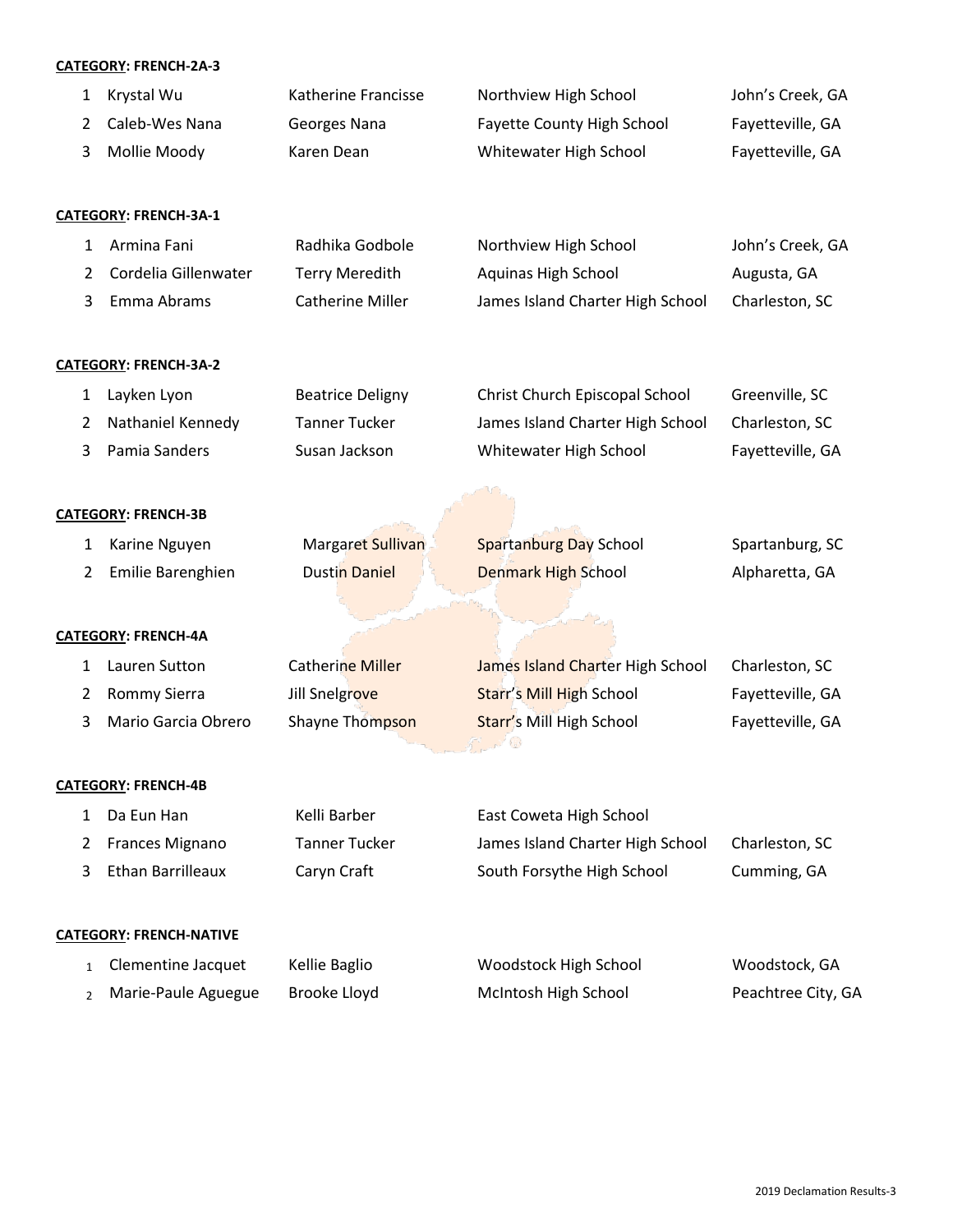## **GERMAN**

### **CATEGORY: GERMAN-1A-1**

| 1            | Oueyeme Egure                  | Andy Jones            | Fayette County High School      | Fayetteville, GA   |
|--------------|--------------------------------|-----------------------|---------------------------------|--------------------|
| 2            | Madeline Hamor                 | <b>Martina Hughes</b> | Walhalla High School            | Walhalla, SC       |
| 3            | Wyatt Weir                     | Bryan Kirby           | Christ Church Episcopal School  | Greenville, SC     |
|              | CATEGORY: GERMAN-1A-2          |                       |                                 |                    |
| $\mathbf{1}$ | Rori Pumphrey                  | <b>Martina Hughes</b> | Walhalla High School            | Walhalla, SC       |
| 2            | Hannah Long                    | <b>Martina Hughes</b> | Walhalla High School            | Walhalla, SC       |
| 3            | Darren Hawkins                 | Andy Jones            | Fayette County High School      | Fayetteville, GA   |
|              | CATEGORY: GERMAN-2A-1          |                       |                                 |                    |
| 1            | Elizabeth Jackson              | Antonela Brkic        | Starr's Mill High School        | Fayetteville, GA   |
| 2            | Janae Walker                   | Silvia Riet           | Sandy Creek High School         | Tyrone, GA         |
| 3            | William VanHuffel              | Shayne Thompson       | Starr's Mill High School        | Fayetteville, GA   |
|              | CATEGORY: GERMAN-2A-2          |                       |                                 |                    |
| 1            | Katherine Yang                 | Jonas Strecker        | South Forsythe High School      | Cumming, GA        |
| 2            | Lucas Nyman                    | Shayne Thompson       | <b>Starr's Mill High School</b> | Fayetteville, GA   |
| 3            | Ivan-Anthony Destin            | Antonela Brkic        | Starr's Mill High School        | Fayetteville, GA   |
|              |                                |                       |                                 |                    |
|              | <b>CATEGORY: GERMAN-3A</b>     |                       |                                 |                    |
| $\mathbf{1}$ | <b>Grantland Rogers</b>        | Gabriele Braband      | <b>Easley High School</b>       | Easley, SC         |
| 2            | Michael Benner                 | Gabriele Braband      | <b>Easley High School</b>       | Easley, SC         |
| 3            | Della Evans                    | Delana Snyder         | D.W. Daniel High School         | Central, SC        |
|              | CATEGORY: GERMAN-4A            |                       |                                 |                    |
| 1            | <b>Emily Hawkins</b>           | Antonela Brkic        | Starr's Mill High School        | Fayetteville, GA   |
| 2            | <b>Aracely Perez</b>           | William Bryan         | Sandy Creek High School         | Tyrone, GA         |
|              | <b>CATEGORY: GERMAN-NATIVE</b> |                       |                                 |                    |
| 1            | Katarina Thompson              | Kevin Keough          | McIntosh High School            | Peachtree City, GA |
|              |                                |                       |                                 |                    |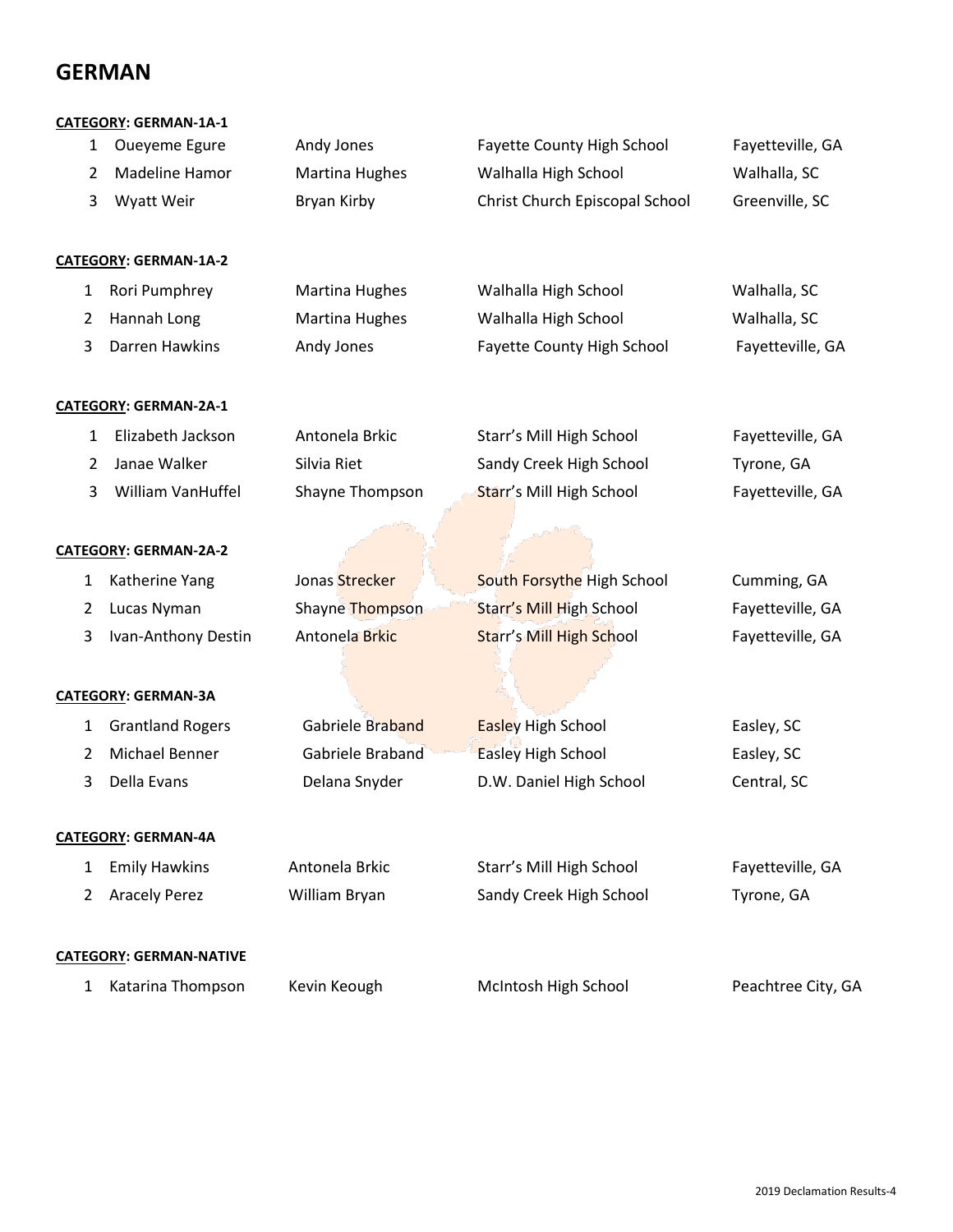## **ITALIAN**

## **CATEGORY: ITALIAN-1A**

| 1 Roy Xala      | Tanner Tucker | James Island Charter High School | Charleston, SC |
|-----------------|---------------|----------------------------------|----------------|
| 3 Matthew Sease | Tanner Tucker | James Island Charter High School | Charleston, SC |

## **JAPANESE**

| <b>CATEGORY: JAPANESE-1A</b> |                                  |              |                                     |                |  |
|------------------------------|----------------------------------|--------------|-------------------------------------|----------------|--|
| $\mathbf{1}$                 | Kriya Kouyoumjian                | Yasako Parks | Visions International LLC           | Greenville, SC |  |
|                              | <b>CATEGORY: JAPANESE-3A</b>     |              |                                     |                |  |
| 3                            | Marcus Freeman                   | Shota Kinjo  | E.E. Waddell Language Academy       | Charlotte, NC  |  |
|                              |                                  |              |                                     |                |  |
|                              | <b>CATEGORY: JAPANESE-4B</b>     |              |                                     |                |  |
| $\mathcal{P}$                | Riku Saito                       | Kumiko Saito | <b>RC Edwards Middle School</b>     | Central, SC    |  |
|                              |                                  |              |                                     |                |  |
|                              | <b>CATEGORY: JAPANESE-NATIVE</b> |              |                                     |                |  |
| 1                            | Hannah E. Izumi                  | Miki Izumi   | <b>Sterling School (CTC Middle)</b> | Greenville, SC |  |
| $\mathcal{P}$                | Akiha Saito                      | Kumiko Saito | D.W. Daniel High School             | Central, SC    |  |
|                              |                                  |              |                                     |                |  |

## **LATIN**

## **CATEGORY: LATIN-1A-1**

|                             | 1              | <b>Christopher Haase</b> | Tara Bonds           | Christ Church Episcopal School | Greenville, SC     |  |
|-----------------------------|----------------|--------------------------|----------------------|--------------------------------|--------------------|--|
|                             | $\overline{2}$ | Madelyn Brotherton       | Tara Bonds           | Christ Church Episcopal School | Greenville, SC     |  |
|                             | 3              | Giana Rhodes             | Jeancarlos Rodriguez | Fairfield Middle School        | Winnsboro, NC      |  |
|                             |                |                          |                      |                                |                    |  |
| <b>CATEGORY: LATIN-1A-2</b> |                |                          |                      |                                |                    |  |
|                             | $\mathbf{1}$   | Kate Leineweber          | Tara Bonds           | Christ Church Episcopal School | Greenville, SC     |  |
|                             | $\overline{2}$ | Kensley Green            | Jeancarlos Rodriguez | Fairfield Middle School        | Winnsboro, NC      |  |
| <b>CATEGORY: LATIN-2A-1</b> |                |                          |                      |                                |                    |  |
|                             | $\mathbf{1}$   | Pera Roberts             | Tara Bonds           | Christ Church Episcopal School | Greenville, SC     |  |
|                             | $\overline{2}$ | Audrey Boston            | Liam Shannon         | McIntosh High School           | Peachtree City, GA |  |
|                             | 3              | Ashton Marmolejo         | Jeancarlos Rodriguez | Fairfield Middle School        | Winnsboro, NC      |  |
|                             |                |                          |                      |                                |                    |  |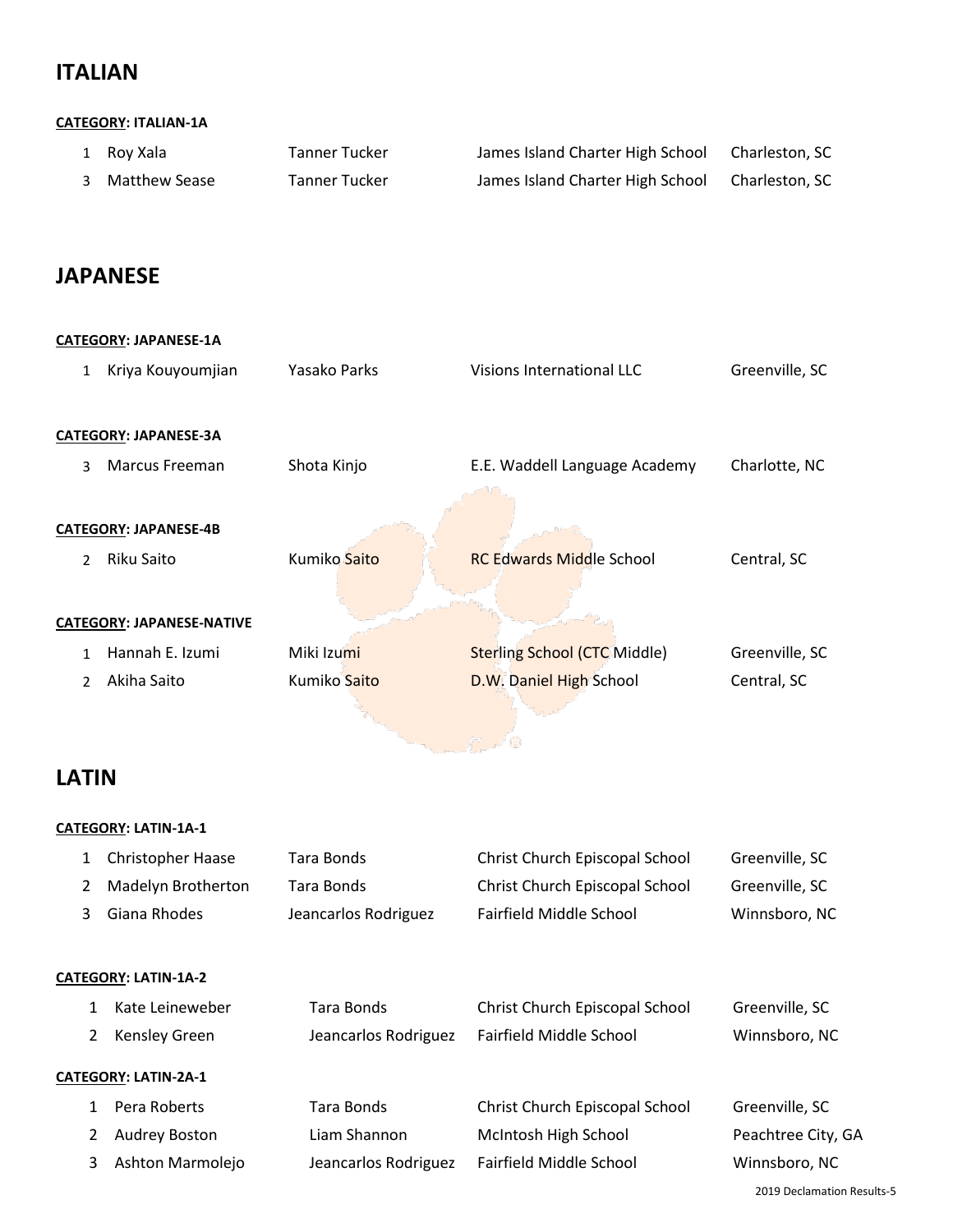## **CATEGORY: LATIN-2A-2**

| 1 | <b>Lily Thomas</b>          | <b>Tara Bonds</b>    | Christ Church Episcopal School        | Greenville, SC   |
|---|-----------------------------|----------------------|---------------------------------------|------------------|
| 2 | Alexia Hernandez            | Jeancarlos Rodriguez | <b>Fairfield Middle School</b>        | Winnsboro, NC    |
| 3 | <b>Felix Hewelt</b>         | <b>Tara Bonds</b>    | Christ Church Episcopal School        | Greenville, SC   |
|   |                             |                      |                                       |                  |
|   | <b>CATEGORY: LATIN-3A</b>   |                      |                                       |                  |
| 1 | Marleigh O'Hanlan           | Erick Bousman        | Christ Church Episcopal School        | Greenville, SC   |
| 2 | Katie Fish                  | Maria Kepler         | St. Piux X Catholic High School       | Atlanta, GA      |
| 3 | Cooper Willis               | Erick Bousman        | Christ Church Episcopal School        | Greenville, SC   |
|   |                             |                      |                                       |                  |
|   | CATEGORY: LATIN-4A          |                      |                                       |                  |
| 1 | Jamie Walker                | Erick Bousman        | Christ Church Episcopal School        | Greenville, SC   |
| 2 | Benn Waigand                | Erick Bousman        | Christ Church Episcopal School        | Greenville, SC   |
| 3 | Anna Buyarski               | Matthew Wineski      | St. Piux X Catholic High School       | Atlanta, GA      |
|   | <b>CATEGORY: LATIN-4B</b>   |                      |                                       |                  |
|   |                             |                      |                                       |                  |
| 1 | Audrey Buffington           | Erick Bousman        | <b>Christ Church Episcopal School</b> | Greenville, SC   |
| 2 | Helen Baginski              | Erick Bousman        | <b>Christ Church Episcopal School</b> | Greenville, SC   |
|   |                             |                      |                                       |                  |
|   |                             |                      |                                       |                  |
|   |                             |                      |                                       |                  |
|   | <b>RUSSIAN</b>              |                      |                                       |                  |
|   | <b>CATEGORY: RUSSIAN-2B</b> |                      |                                       |                  |
| 1 | Elizabeth Ziabtchenko       | Monica Wilson        | Northview High School                 | John's Creek, GA |
|   |                             |                      |                                       |                  |

## **SPANISH**

## **CATEGORY: SPANISH-1A-1**

| Kennedi Malone  | Brooke Lloyd      | McIntosh High School   | Peachtree City, GA |
|-----------------|-------------------|------------------------|--------------------|
| Kayla Rivers    | Michael Floyd     | Whitewater High School | Fayetteville, GA   |
| Mileena Menefee | Rebecca Humphries | Evans Middle School    | Evans, GA          |
|                 |                   |                        |                    |

## **CATEGORY: SPANISH-1A-2**

| Remi Baker       | Debbie Vogel | Lake Oconee Academy                                   | Greensboro, GA             |
|------------------|--------------|-------------------------------------------------------|----------------------------|
| 2 Catherine Ling | Karen Dean   | Whitewater High School                                | Fayetteville, GA           |
| 3 Sophia Tajana  |              | Melissa Drummond St. Paul the Apostle Catholic School | Spartanburg, SC            |
|                  |              |                                                       | 2019 Declamation Results-6 |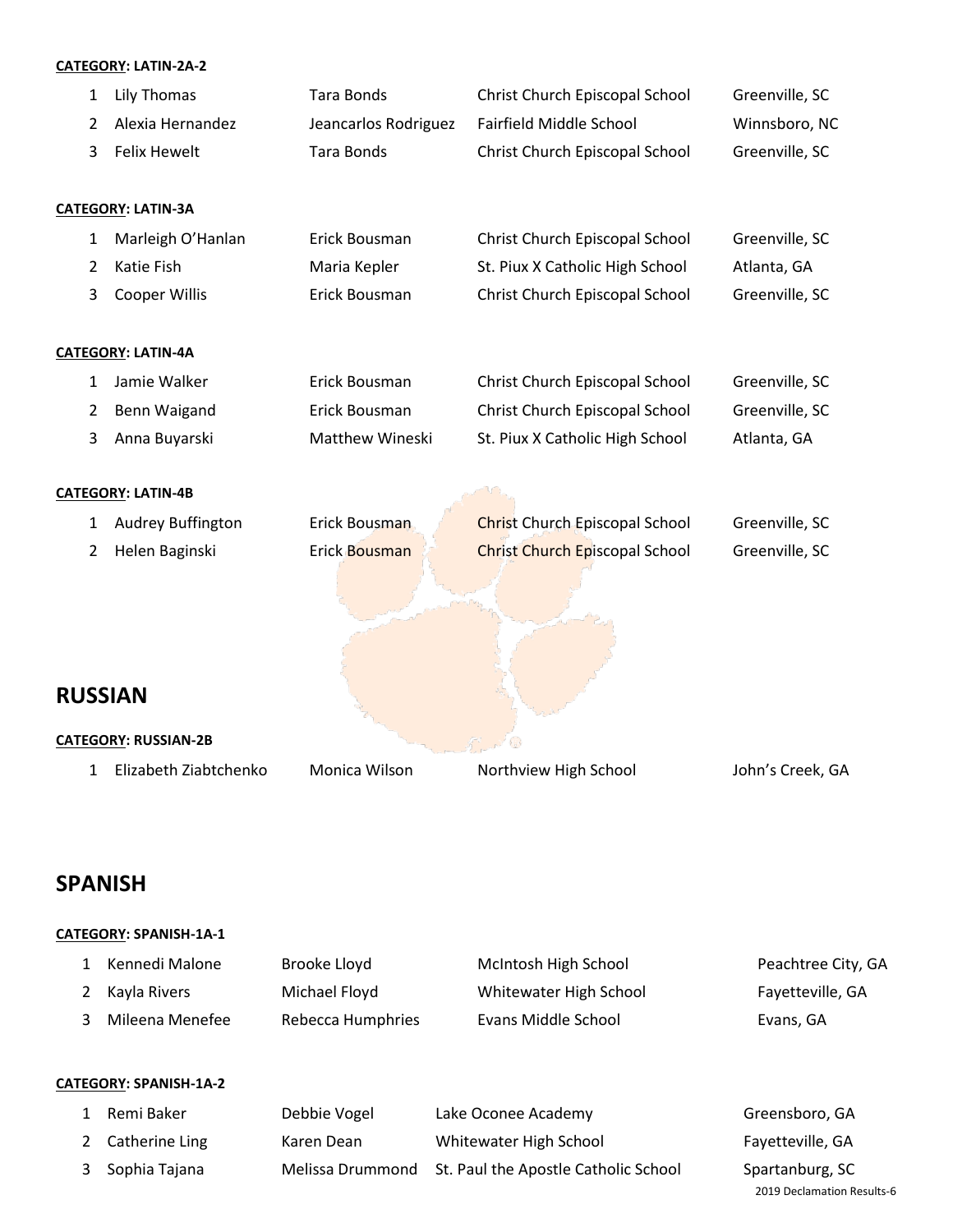### **CATEGORY: SPANISH-1A-3**

| 1 Irem Erturk      | Carole Dodson | Lake Oconee Academy               | Greensboro, GA   |
|--------------------|---------------|-----------------------------------|------------------|
| 2 Cassidy Scoggins | Georges Nana  | <b>Fayette County High School</b> | Fayetteville, GA |
| 3 Lorelai Self     | Susan Jackson | Whitewater High School            | Fayetteville, GA |

### **CATEGORY: SPANISH-1A-4**

| 1 Emerald Broughton | Dennise Daniel  | Sandy Creek High School  | Tyrone, GA       |
|---------------------|-----------------|--------------------------|------------------|
| Joevon Ousley       | Johnny Sparkman | Keenan High School       | Columbia, SC     |
| 3 Parker Hill       | Amber Boyd      | Starr's Mill High School | Fayetteville, GA |

### **CATEGORY: SPANISH-1A-5**

| 1 Minegeun Shin | Irma Schwingshakl | McIntosh High School                                  | Peachtree City, GA |
|-----------------|-------------------|-------------------------------------------------------|--------------------|
| Lia Poole-Adams |                   | Melissa Drummond St. Paul the Apostle Catholic School | Spartanburg, SC    |
| 3 Tanner Dubose | Yazbet A. Zannis  | Dutch Fork Homeschool Resource Center                 | Chapin, SC         |

#### **CATEGORY: SPANISH-1A-6**

| 1 Abigail Newton  | Irma Schwingshakl | <b>McIntosh High School</b>           | Peachtree City, GA |
|-------------------|-------------------|---------------------------------------|--------------------|
| Matthew D'Morais  | Elena Ramsey      | <b>McIntosh High School</b>           | Peachtree City, GA |
| 3 Kendal Brookins | Yazbet A. Zannis  | Dutch Fork Homeschool Resource Center | Chapin, SC         |

### **CATEGORY: SPANISH-1B**

| Anabelle Levy   | Alesia Ruby | <b>Christ Church Episcopal School</b> | Greenville, SC |
|-----------------|-------------|---------------------------------------|----------------|
| 2 Faith Vagnoni | Alesia Ruby | <b>Christ Church Episcopal School</b> | Greenville, SC |

#### **CATEGORY: SPANISH-2A-1**

| Nava Bakaes      | Jennie Kappel    | Christ Church Episcopal School | Greenville, SC     |
|------------------|------------------|--------------------------------|--------------------|
| 2 Lavla Williams | Albertina Walton | Whitewater High School         | Fayetteville, GA   |
| 3 Kishan Patel   | Brooke Lloyd     | McIntosh High School           | Peachtree City, GA |

#### **CATEGORY: SPANISH-2A-2**

| 1 Arshi Noorani   | Lucia Flynn      | <b>Fayette County High School</b> | Fayetteville, GA   |
|-------------------|------------------|-----------------------------------|--------------------|
| 2 Caleb Gong Xiao | Elizabeth Flores | Spartanburg Day School            | Spartanburg, SC    |
| 3 Tobie Makinde   | Brooke Lloyd     | McIntosh High School              | Peachtree City, GA |

#### **CATEGORY: SPANISH-2A-3**

|   | Jala Moss        | Colleen Ham  | Lake Oconee Academy    | Greensboro, GA             |
|---|------------------|--------------|------------------------|----------------------------|
|   | 2 Aadhay Sundar  | Elena Ramsey | McIntosh High School   | Peachtree City, GA         |
| 3 | Virginia Merritt | Kim Newman   | Whitewater High School | Fayetteville, GA           |
|   |                  |              |                        | 2019 Declamation Results-7 |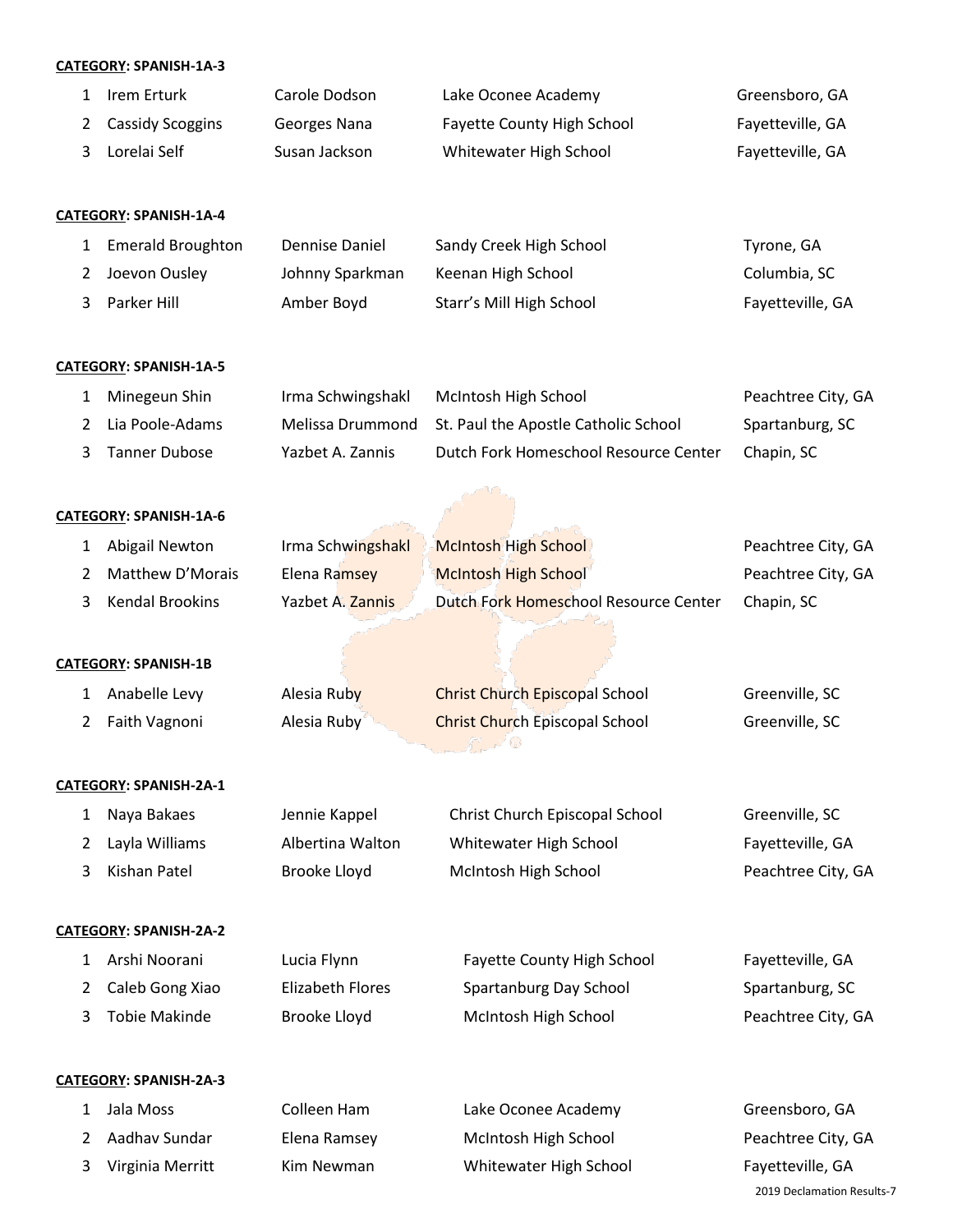### **CATEGORY: SPANISH-2A-4**

| 1            | Madhavaraj Premkumar          | Elena Ramsey             | McIntosh High School                  | Peachtree City, GA |
|--------------|-------------------------------|--------------------------|---------------------------------------|--------------------|
| 2            | Aisha Siddiqi                 | Kim Newman               | Whitewater High School                | Fayetteville, GA   |
| 3            | Sania Bhamani                 | Ed Barcala               | Fayette County High School            | Fayetteville, GA   |
|              |                               |                          |                                       |                    |
|              | CATEGORY: SPANISH-2A-5        |                          |                                       |                    |
| 1            | Maddie Shelton                | Irma Schwingshakl        | McIntosh High School                  | Peachtree City, GA |
| 2            | Juan Smith                    | <b>Elizabeth Carroll</b> | Sandy Creek High School               | Tyrone, GA         |
| 3            | Elizabeth Lohmeyer            | <b>Nancy Nunez</b>       | Grovetown High School                 | Grovetown, GA      |
|              | CATEGORY: SPANISH-2A-6        |                          |                                       |                    |
| 1            | Rianna Scouten                | <b>Nancy Nunez</b>       | Grovetown High School                 | Grovetown, GA      |
| 2            | Shefali Tyagi                 | Georges Nana             | Fayette County High School            | Fayetteville, GA   |
| 3            | Aashvi Nakrani                | Marcela Sample           | Starr's Mill High School              | Fayetteville, GA   |
|              | CATEGORY: SPANISH-2A-7        |                          |                                       |                    |
| $\mathbf{1}$ | Sofia Renner Andreu           | Jennie Kappel            | Christ Church Episcopal School        | Greenville, SC     |
| 2            | Gabbie Szatkowski             | Theresa Togneri          | <b>McIntosh High School</b>           | Peachtree City, GA |
|              |                               |                          |                                       |                    |
|              | CATEGORY: SPANISH-2A-8        |                          |                                       |                    |
| 1            | Insha Dodhia                  | Laura Alldredge          | <b>Starr's Mill High School</b>       | Fayetteville, GA   |
| 2            | Emma Vagnoni                  | Jeanne Kotrady           | <b>Christ Church Episcopal School</b> | Greenville, SC     |
| 3            | Mia McNeil                    | Silvia Riet              | <b>Sandy Creek High School</b>        | Tyrone, GA         |
|              |                               |                          |                                       |                    |
|              | CATEGORY: SPANISH-2A-9        |                          |                                       |                    |
|              | 1 Alicia Graham               | Andy Jones               | Fayette County High School            | Fayetteville, GA   |
| 2            | Cassidy Smith                 | Yazbet A. Zannis         | Dutch Fork Homeschool Resource Center | Chapin, SC         |
| 3            | Diarra Jackson                | Amy Cannady              | Whitewater High School                | Fayetteville, GA   |
|              | CATEGORY: SPANISH-3A-1        |                          |                                       |                    |
| $\mathbf{1}$ | Julia Di Lanni                | Brooke Lloyd             | McIntosh High School                  | Peachtree City, GA |
| 2            | Jaimie Forsberg               | Shayne Thompson          | Starr's Mill High School              | Fayetteville, GA   |
| 3            | Elizabeth McCoy               | Yazbet A. Zannis         | Dutch Fork Homeschool Resource Center | Chapin, SC         |
|              |                               |                          |                                       |                    |
|              | <b>CATEGORY: SPANISH-3A-2</b> |                          |                                       |                    |
| 1            | Teja Pulagam                  | Shayne Thompson          | Starr's Mill High School              | Fayetteville, GA   |
| 2            | Amanda Robinson               | Marcela Sample           | Starr's Mill High School              | Fayetteville, GA   |
| 3            | Alisea Leach                  | <b>Elizabeth Morris</b>  | Grovetown High School                 | Grovetown, GA      |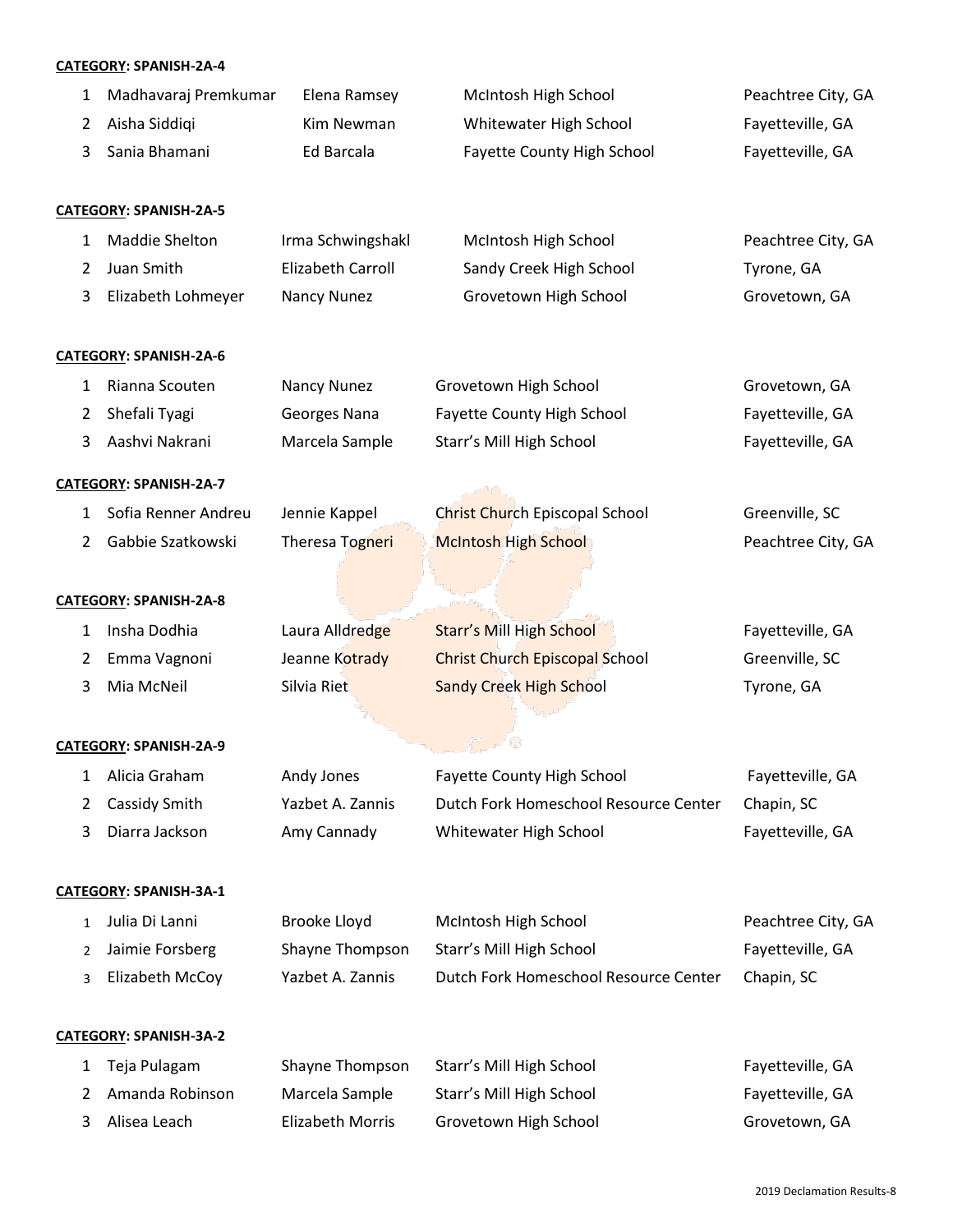## **CATEGORY: SPANISH-3A-3**

|              | CATEGORY: SPANISH-3A-3        |                           |                                       |                    |
|--------------|-------------------------------|---------------------------|---------------------------------------|--------------------|
| $\mathbf{1}$ | Daniel Stackhouse             | <b>Madeline Rodriguez</b> | Starr's Mill High School              | Fayetteville, GA   |
| 2            | Jocelyn Wang                  | Elena Ramsey              | McIntosh High School                  | Peachtree City, GA |
| 3            | <b>Toby Pittman</b>           | Nancy Nunez               | Grovetown High School                 | Grovetown, GA      |
|              | <b>CATEGORY: SPANISH-3A-4</b> |                           |                                       |                    |
| 1            | Sonia Tegang                  | Nancy Nunez               | Grovetown High School                 | Grovetown, GA      |
| 2            | Austin George                 | Jeanne Kotrady            | Christ Church Episcopal School        | Greenville, SC     |
| 3            | Marie-Paule Aguegue           | Brooke Lloyd              | McIntosh High School                  | Peachtree City, GA |
|              | CATEGORY: SPANISH-3A-5        |                           |                                       |                    |
| $\mathbf{1}$ | Naomi Daniel                  | Theresa Togneri           | McIntosh High School                  | Peachtree City, GA |
| 2            | <b>Thomas Allen</b>           | Shayne Thompson           | Starr's Mill High School              | Fayetteville, GA   |
| 3            | Ashleigh Green                | Vanessa Lozada            | Grovetown High School                 | Grovetown, GA      |
|              | CATEGORY: SPANISH-3A-6        |                           |                                       |                    |
| 1            | Nevaeh Guisso                 | Vanessa Lozada            | <b>Grovetown High School</b>          | Grovetown, GA      |
| 2            | Catalina Ossman               | <b>Brad Greer</b>         | <b>Christ Church Episcopal School</b> | Greenville, SC     |
| 3            | Seamus Lindberg               | Theresa Togneri           | McIntosh High School                  | Peachtree City, GA |
|              |                               |                           |                                       |                    |
|              | <b>CATEGORY: SPANISH-3B</b>   |                           |                                       |                    |
| $\mathbf{1}$ | <b>Eduardo Garcia</b>         | Carmenza Londono          | James Island Charter High School      | Charleston, SC     |
|              |                               |                           |                                       |                    |
|              | CATEGORY: SPANISH-4A-1        |                           |                                       |                    |
| 1            | Noah Ellis                    | Jill Snelgrove            | Starr's Mill High School              | Fayetteville, GA   |
| 2            | Ella Markalunas               | Jennie Kappel             | Christ Church Episcopal School        | Greenville, SC     |
| 3            | Jessica Hart                  | Brooke Lloyd              | McIntosh High School                  | Peachtree City, GA |
|              | <b>CATEGORY: SPANISH-4A-2</b> |                           |                                       |                    |
| 1            | Andrew Graffeo                | Lector Zamore             | McIntosh High School                  | Peachtree City, GA |
| 2            | Makayla Takang                | Lourdes Nieves            | Whitewater High School                | Fayetteville, GA   |
| 3            | <b>Richard James Craig</b>    | Christina Parrella        | South Forsyth High School             | Cumming, GA        |
|              | CATEGORY: SPANISH-4A-3        |                           |                                       |                    |
| 1            | Roy Xala                      | <b>Tanner Tucker</b>      | James Island Charter High School      | Charleston, SC     |
| 2            | Irene Song                    | Lector Zamore             | McIntosh High School                  | Peachtree City, GA |
| 3            | Anaya Brinson                 | Vanessa Lozada            | Grovetown High School                 | Grovetown, GA      |